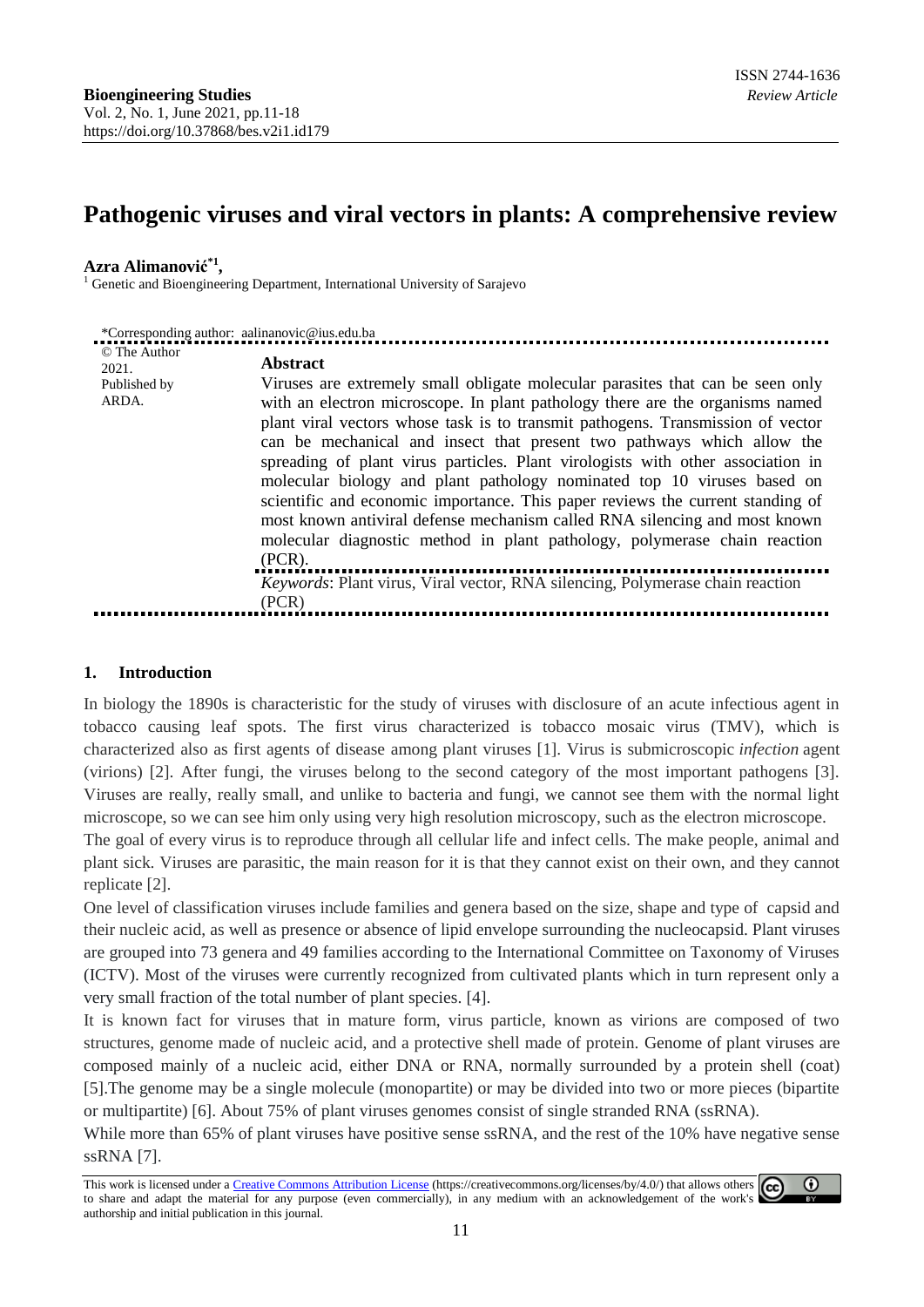Several plant viruses, beside the coat proteins, have a lipid envelope [8]. Virus lipid envelope is composed of proteins which are of great importance to the virus while lipids and carbohydrates primarily taken from the cell which is infected. In some cases, organelle structures like mitochondria and lysosomes are not the part of complex viral particles [9]. Protein shells of plant viruses, named capsid are assembled in one of the two basic types of symmetry. The first type of virion is roughly elongated, named helical. Two versions of elongated viruses are presented, rigid rods and flexuous filaments. In both of these versions, the proteinaceous capsid has helical conformation and the nucleic acid also assumes the same conformation, means that it is highly regulated. Spherical version of virus particle is icosahedral. *Bacilliform* virions and twin virions composed of two joined incomplete icosahedra are the versions of this virus shape. Genomic nucleic acid create partially ordered ball inside the proteinaceous capsid which belongs to the icosahedral form of virions. If the nucleic acid and protein subunits are incubated under proper conditions these two types of virions, helical and icosahedral can self compose in the test tube [10]. Large numbers of plant viruses have rod-shaped (flexuous or rigid) structure. The average length of viral particle is between 300-500 nm along with a diameter of 15- 20nm, depends of the genome [11]. Around the circumference of a circle in viruses the protein subunits are placed and often form a disc. Complex tube-like structures are formed by variants and have a cavity in middle with a certain shape in which a genome of nucleic acid is located [12].

Persistent, acute, chronic and endogenous are the four different lifestyles forms which belong to the plant viruses. Some viruses have ability to change from one lifestyle to another, usually between acute and chronic lifestyles, also other mentioned lifestyle changes occur, but they are rare [13].

Replication occurs in compatible cells, usually with the induction of symptoms in the affected plant. The known smallest infectious agents are viroids. These little infectious agents have circular, single-stranded ribonucleic acid (RNA) molecule less than one-tenth the size of the smallest viruses [5].

## **2. Plant viral vectors**

Viruses in plants have been engineered as vectors for biopharmaceutical and therapeutic protein production, some of them for commercial field, as also express the monoclonal antibodies and vaccines. In the field of plant functional genomics studies in purpose for targeting and down regulating plant viral vectors have the important function as a research tool by incorporating virus induced gene silencing (VIGS) . Today, technology ah high level offer the great implications for the development of crops with improved characteristics, and has the potential for manifesting rising dynamics of new era for the production of biologics. Benefiting human beings, plant viral vectors have possibility to express endogenous and foreign polypeptides to help controlling agronomic properties or in production of vaccines and valuable carotenoids. As nano-particles , plant viruses have recently been engaged in new forms of cancer treatment, which have also been created to act as adjutants in eliciting an immune response that is stronger and more effective [14]. A large number of plant viral vectors have been developed for genome editing based on CRISPR/Cas9 model and crop plants [15]. Using vectors offers a useful tool for the large-scale production of proteins which are significant for industrial field, such as antibodies and vaccine antigens for the transient expression of heterologous proteins [16]. Plant viral vectors are made from the genomes of positive RNA viruses or singlestranded DNA viruses. These vectors are successfully developed and exploited as have great power in agricultural, biomedical and industrial scale expression where they have the great impact as a research tool to study gene expression and reduce time and cost in modulating gene expression [17].

Primarily, the engineering strategy (termed as a 'full virus' vector strategy) form a vector that was essentially a wild type virus, modified to carry and express a heterologous sequence encoding a gene of interest. The emerging new trend (the vector strategy of the 'deconstructed virus') reflects an ideology that recognizes the inherent limitations of the viral process. Eliminating the functions that are limited or unwanted, and restoring them, it tries to 'deconstruct' the virus either by delegating the missing required functions to the host (which is genetically modified to provide those functions) or by replacing analog functions that are not derived from a virus [18].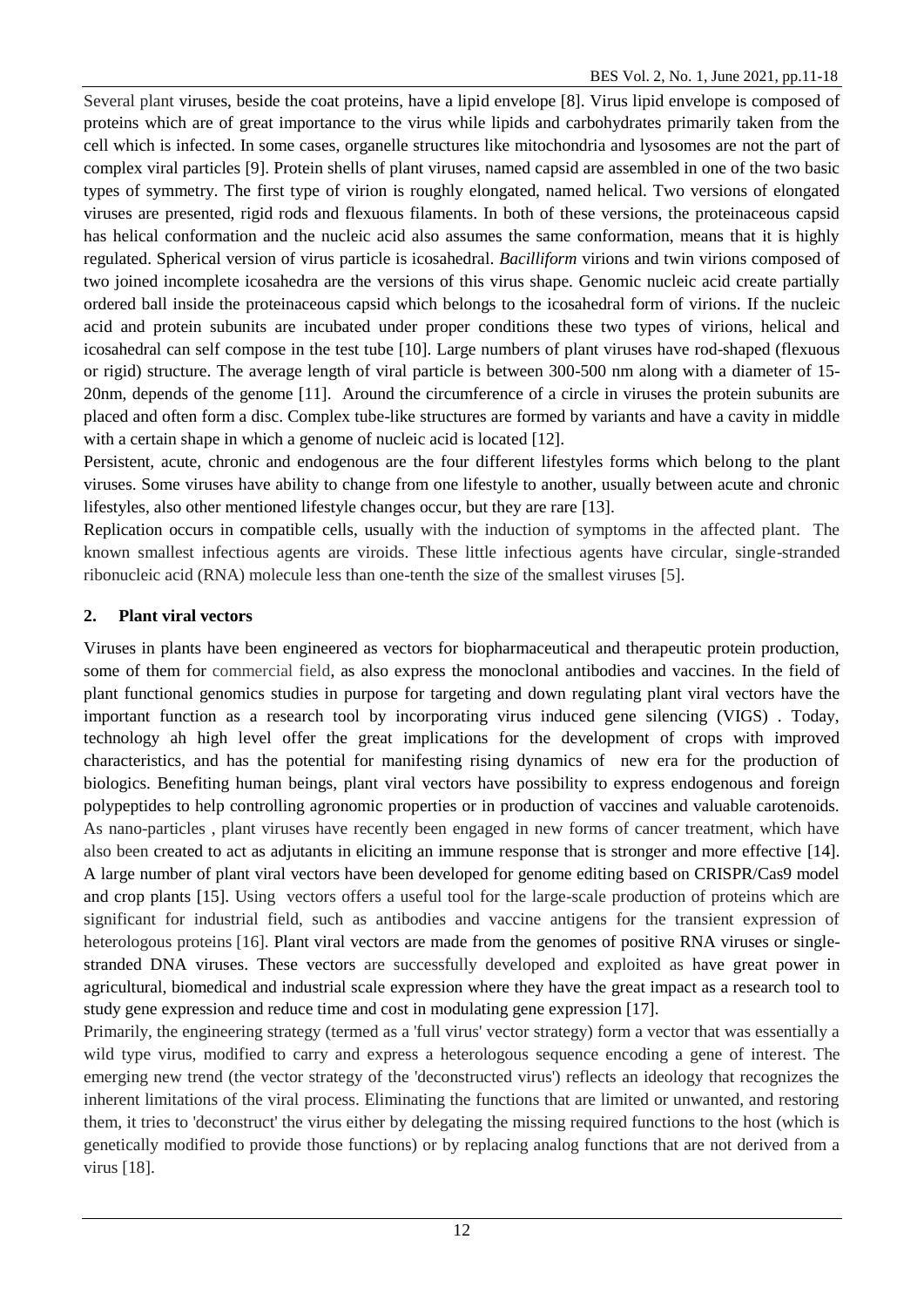## **3. Most common viruses in invading plants**

## **a. Tobacco mosaic virus (TMV)**

In the history of virology the first and unique place belongs to tobacco mosaic virus (TMV) [19] **.**This more specific virus was found over a century ago and belongs to a large group of viruses within the genus Tobamovirus. It can infect over 350 different species of plants. Tobacco, tomato, and other members of Solanaceous family are the hosts for TMV [20]. TMW looks like a stick. Its capsid is made up of 2130 protein molecules and one RNA molecule containing the virus genome and is made up of 6400 basic units.RNA is located at radius approximately of 6 nm and is protected by capsid from the influence of cellular enzymes. One characteristic for TMV virus is that it is both chemically and physically stable to solvents with pH (3.5– 9.0), temperature (up to 90°C), and reducing agents [21].

## **b. Tomato spotted wilt virus (TSWV)**

Tomato spotted wilt virus (TSWV) for the first time is described in Australia and from year 1930 the virus is part of viral etiology, belongs to the family Bunyaviridae with the genus *Tospovirus.* When an infection occurs it affects approximately about 1000 species in over 85 families, including vegetables, legumes, ornamentals, peanut and tobacco. Structure of TSWV is complex and characteristic, and that is one of the reason why it is distinguished from most other plant viruses. Virus particle are roughly spherical and complex compared to many plant viruses. Genome of virus has three RNAs which are individually encased, and are collectively bound by a membrane envelope that is of host origin [22].

## **c. Tomato yellow leaf curl virus**

DNA virus, tomato yellow leaf curls (TYLCV) belongs to the family Geminiviridae in the genus Begomovirus. The virus is a monopartite DNA virus with circular genome encapsidated in a twinned icosahedral virion. Genome of TYLCV contains six genes with two genes on the viral strand (V1–V2) and four genes on the complementary sensory chain (C1–C4). TYLCV can be found in tropical and subtropical regions, whose primary host is domesticated tomato (*Solanum lycopersicum*). This kind of virus can cause the most destructive disease of tomato [23].

## **d. Cucumber mosaic virus (CMV)**

In the genus Cucumovirus and family Bromoviridae, plant pathogenic virus named *Cucumber mosaic virus (CMV)* is located. Virus structure consists of three spherical particles with 28 nm in diameter. CMV genome consists of three different RNA molecules, designated RNA 1 (~3,350 nucleotides), RNA 2 (~3,050 nucleotides) and RNA  $3$  ( $\sim$ 2,200 nucleotides). RNA molecules have protective protein coat with single spherical-shaped particle. Infection caused by CMV virus can cover approximately about 1200 species in over 100 families of monocots and dicots, including many vegetables, such as pumpkin, melon, peppers, beans, tomatoes, celery, carrots, lettuce, spinach and beets, than ornamentals, woody and semi-woody plants. [24]

## **e. Cauliflower mosaic virus (CaMV)**

Cauliflower mosaic virus (CaMV) is a member of the genus Caulimovirus belongs to the Caulimoviridae family of circular, double-stranded DNA viruses. The CaMV belongs to the group of pararetroviruses and it is one of the six genera that cause infection of Brassicaceae family members, including turnip, canola, radish, mustard, cauliflower, broccoli, and cabbage [27].

## **f. Plum pox virus (PPV)**

Plum pox virus (PPV) has flexuous rod-shaped particles whose single-coat protein encapsidating a single molecule of positive sense, ssRNA and belongs to the genus Potyvirus. PPV cause disease called plum pox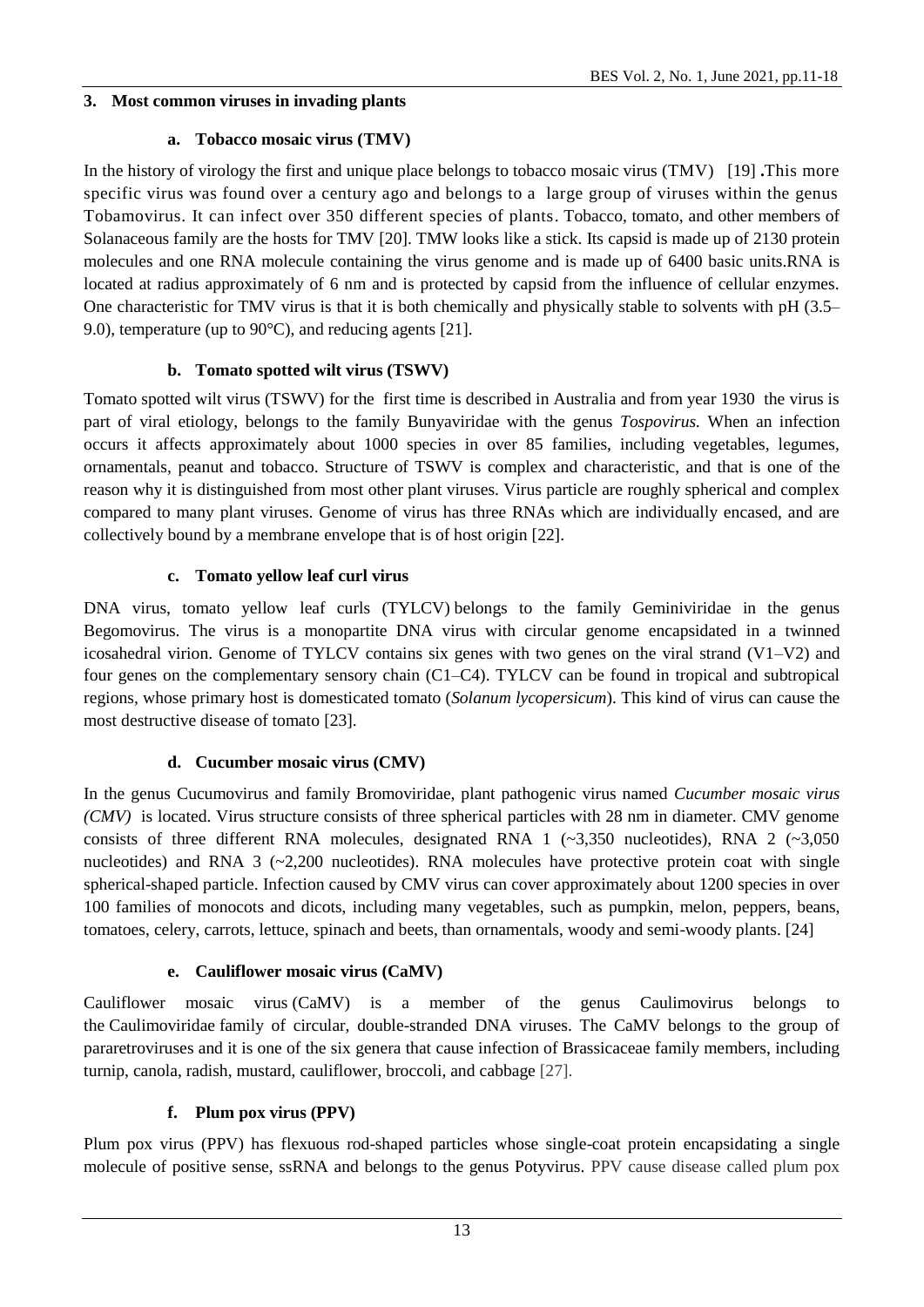and infect a large number of stone grown fruit species including: plum, apricot, almond, cherry, peach, and nectarine, wild and ornamental Prunus [29].

#### **g. Brome mosaic virus (BMV)**

Brome mosaic virus (BMV*)* is a positive-stranded, icosahedral RNA, type member of the genus *Bromovirus in the family Bromoviridae* [30]. BMV infects monocotyledonous cereal crops such as barley, maize, rice, wheat, and sorghum causing mosaic symptoms and stunting [31].

### **h. Potato virus X (PVX)**

*Potato virus X* (*PVX*) is a single-stranded RNA plant pathogenic *virus* has a simple filamentous flexible structure of about 500 nm in length and 15 nm in diameter belongs to the genus Potexvirus of the Flexiviridae family. PVX can infect a wide range of crops in the family Solanaceae including tomato, potato, pepper and tobacco. It can be transmitted mechanically or contact between plants [32]. In table 1 we represent the most common plant viruses.

### **i. African cassava mosaic virus (ACMV)**

African cassava mosaic virus (ACMV) is the member of the genus *Begomovirus*, in the family *Geminiviridae*. This virus is bipartite. DNA molecule code for two movement proteins. ACMV cause endemic Cassava mosaic disease (CMD) which is a major constraint on cassava cultivation in Africa [28].

### **j. Potyvirus (PVY)**

Potyvirus *(PVY)* is one of the six genera in the family *Potyviridae.* PVY affect field-grown vegetables such as potato, pepper, tomato, and tobacco causing severe losses on all these hosts. It is currently recognized as the most damaging potato virus in the world for seed and processed potatoes [25]. It exists as a complex of strains that have developed through accumulation of mutations and recombination, allowing the virus to adapt effectively to new potato varieties [26].

| N <sub>0</sub> | <b>Virus</b>                  | <b>Genus</b>       | <b>Host</b>                                          | <b>Structure</b>                                                              |
|----------------|-------------------------------|--------------------|------------------------------------------------------|-------------------------------------------------------------------------------|
| 1.             | Tobaco mosaic virus           | <b>Tobamovirus</b> | Tobacco, tomato,<br>members of Solanaceous<br>family | Rod-like structure,<br>positive-sense ssRNA                                   |
| 2.             | Tomato spotted wilt virus     | Tospovirus         | Vegetable, peanut, tobbaco                           | Spherical, negative-<br>sense RNA                                             |
| 3.             | Tomato yellow leaf curl virus | <b>Begomovirus</b> | Domesticated tomato                                  | Monopartite DNA with<br>circular ssDNA genome                                 |
| 4.             | Cucumber mosaic virus         | Cucumovirus        | Ornamentals, woody and<br>semi-woody plants          | Linear positive-sense,<br>tripartite ssRNA                                    |
| 5.             | Potato virus Y                | Potyvirus          | Potato, pepper, tomato,<br>tobbaco                   | Aphid-borne virus,<br>monopartite ssRNA                                       |
| 6.             | Cauliflower mosaic virus      | Caulimovirus       | Radish, cabbage, mustard,<br>broccoli, turnip        | Circular, dsDNA                                                               |
| 7.             | African cassava mosaic virus  | <b>Begomovirus</b> | African cassava                                      | Bipartite, 2 <sup>nd</sup> DNA<br>molecule coding for two<br>movement protein |
| 8.             | Plum pox virus                | Potyvirus          | Plum, peach, nectarine,<br>almond                    | Flexous rod-shaped                                                            |
| 9.             | Brome mosaic virus            | <b>Bromovirus</b>  | Monocotyledonous cereal<br>crops                     | Small, positive-<br>stranded,icosahedral<br><b>RNA</b>                        |
| 10.            | Potato virus X                | Potexvirus         | Potatoes                                             | ssRNA pathogenic                                                              |

Table 1: Common plant viruses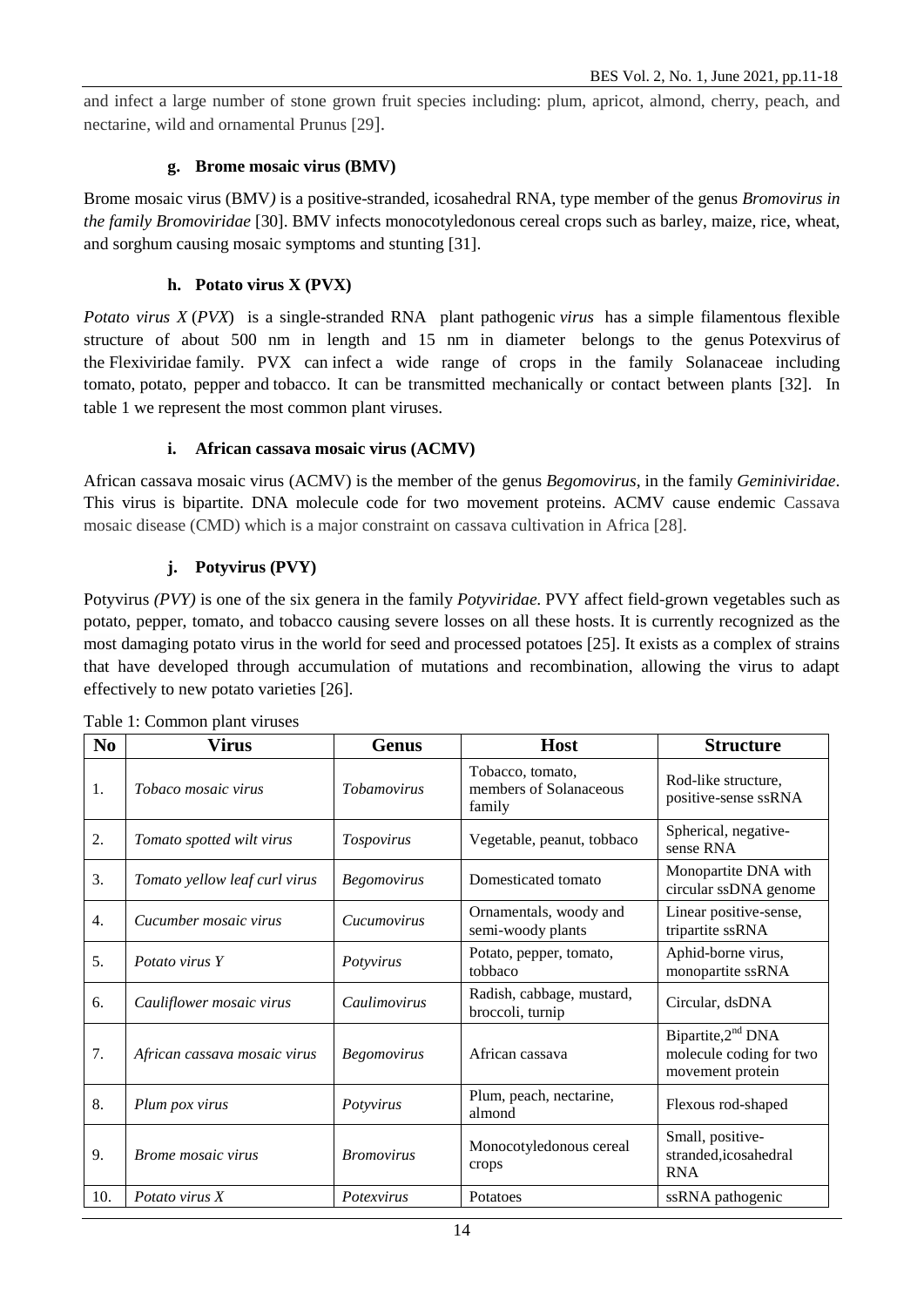## **4. Antiviral mechanism: RNA silencing**

Large numbers of different viruses are potential causes of infection in plants. Virus particles may enter plants by mechanical inoculations, insect feeding, or in vegetative propagation. When it comes to infection the plants, it may be start with an insect bite, as also one pathway of the infection is that the virus reaches a single cell to initiate infection. There are different defense mechanisms against viruses in plants, such as RNA silencing, translational repression, innate immunity, autophagy-mediated protein degradation and ubiquitination-mediated. In the last decade research in the dominant resistance genes resulted in the identification of some antiviral proteins that limit viral proliferation by direct interaction with and inhibition of viral protein functions. The main fact is that viruses cannot do anything by themselves. Eventually, the offspring viruses are released into neighboring cells and this cycle is repeated. The known fact is that here are approximately 450 species of plant-pathogenic viruses, which cause a range of diseases by infecting the cells of plants [33].

Viruses cause significant economic losses due to disease and infection that causes in plants through reduction in crop quality and quantity to the point of endangering food safety in some countries. Genetic resistance to viruses has been successfully designed for some combinations of plants and viruses due to given reduced availability of natural sources. As it already known, humans and animals have an immune system to fight viral infections. Interestingly, plants also have an immune system. The basic mechanisms govern interaction of plant and virus, in case where it include antiviral RNA silencing, are the basis to devising better management strategies and biotechnological approaches for engineering and application of antiviral resistance in plants [34].

In plants, a process known as gene silencing is a very effective way to fight against virus. RNA silencing is one of the molecular mechanisms at which plants resist viruses. In many cases, RNA silencing is considered the most important basal adaptive plant antiviral defense response and considered as ubiquitous gene regulation mechanism, based on the creation of small RNAs leading to complementary nucleic acids attenuation apparatus for transcriptional gene silencing (TGS) or post-transcriptional gene silencing (PTGS) [35].

RNA silencing plays have important role in plant resistance against viruses, with impact number of silencing factors involved in antiviral defense. Series of proteins are required for normal participation in the regulation of cellular gene expression. Unfortunately for plants, viruses don't give up quickly and they almost always have some other abilities to produce special proteins with the power to interfere with plant defenses [33].

Both RNA and DNA viruses are targeted by a small pathway of RNA-directed degradation of RNA with DNA viruses, also being targeted by RNA-directed DNA methylation [36].

Expression of RNA silencing suppressors or adopting silencing resistant RNA structures are defense mechanism which plant viruses developed to avoid RNA silencing. Recent research has shown that RNA silencing also plays a direct role in induction viral disease in plants, with viral suppressors for RNA silencing and viral siRNAs as potentially the dominant players in viral pathogenicity. It is difficult to answer is RNA silencing has the role as major mediator of viral pathogenicity or if other RNA silencing also include the induction of viral disease. RNA silencing is used as a powerful tool for engineering virus resistance in plants and also in animals. Further understanding of the role of RNA silencing in plant-virus interactions and induction of viral symptoms is likely to result in new antiviral strategies in both plants and animals [37].

## **5. Molecular diagnostic method for plant viruses**

Most of the viruses cause agronomic, economic and social impact and losses of plants due to the infections and different disease state. To reduce these economic losses it is very important to reveal the viruses at early stages. The important and most useful molecular detection technique for detection and identification the viral nucleic acid directly and to determine the virus circulation in plants with the advantages od high sensitivity and reproducibility is powerful method, polymerase chain reaction (PCR) which offer rapid and accurate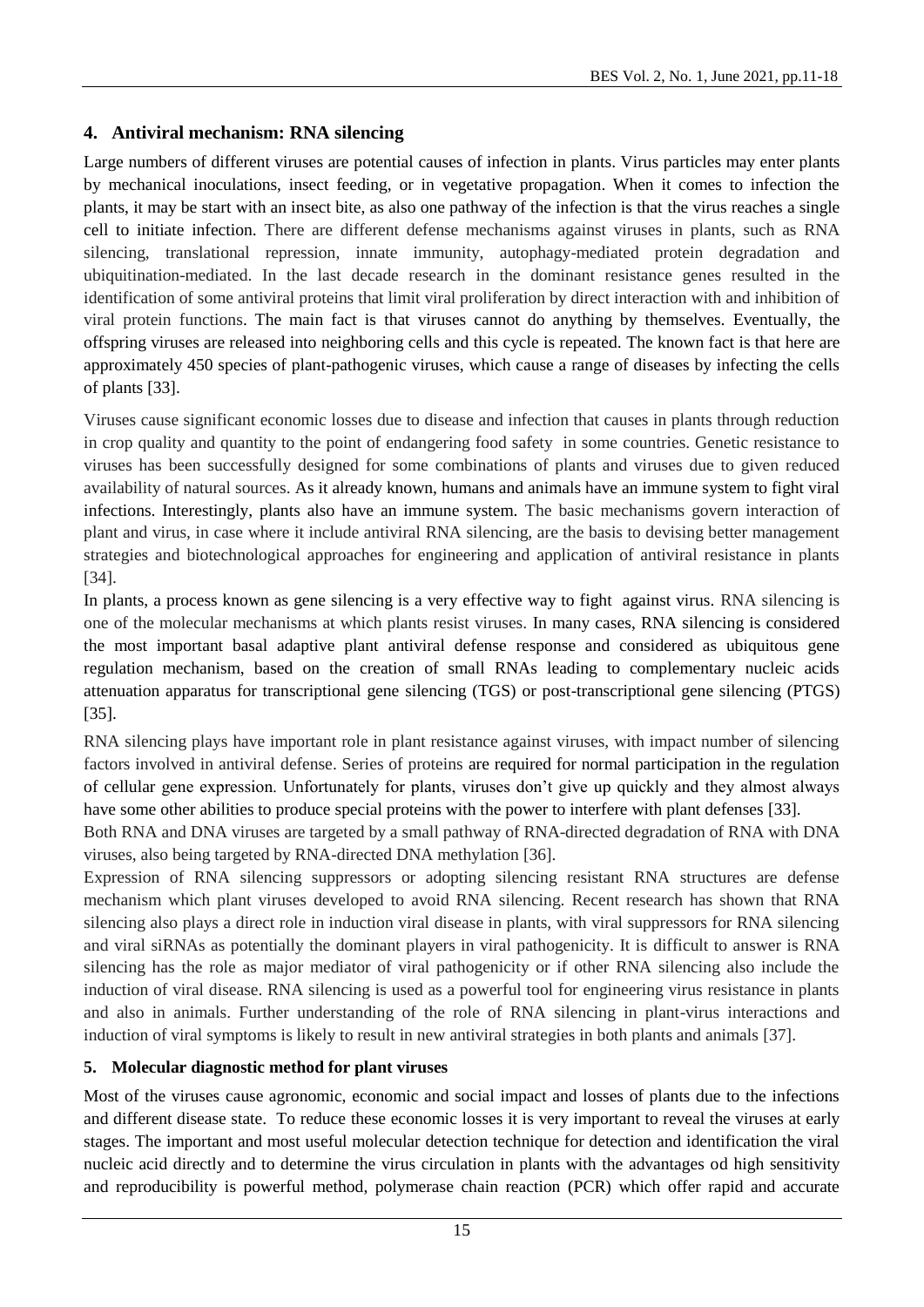detection due to optimized clinical care and limit spread of viruses with rapid response. PCR named in more scientific researches as 'gold standard' of molecular methods used for sensitive and specific viral detection. All diagnostic tests for this purpose need to be rapid, cheap, accurate, and applicable. PCR technique is specific method for detection a wide variety of templates across a range of scientific specialties, including virology. PCR present specific method and essential tool in research laboratory for detection of virus infection and useful indicator of disease caused by viruses. In molecular diagnostics using polymerase PCR provide gold standard for detection nucleic acid. During PCR, fragment of viral genome is amplified using specific primers. The method utilizes a pair of synthetic oligonucleotides or primers, each hybridizing to one strand of a double-stranded DNA (dsDNA) target make millions DNA copies of specific region of the viral genome. PCR process are summarized in three basic steps : (i) dsDNA separation at temperatures >90°C, (ii) primer annealing at 50–75°C, and (iii) optimal extension at 72–78°C. The rate of temperature change, the length of the incubation at each temperature and the number of times each set of temperatures (or cycle) is repeated is controlled by a programmable thermal cycler [38]. Using specific primers, PCR successfully can detect both, pathogenic DNA and RNA viruses. For RNA viruses, RT of viral RNA to a cDNA strand is necessary prior to PCR. During reverse transcription, primer is necessary for RNA-dependent DNA polymerase for initiation synthesis of cDNA from RNA. Each set of primers are designed for detection of each particular virus. Some genes in viral genome offer opportunity for designing primers which are capable for hybridizing with several members in viral family and allow the amplification of genomic sequences for many members of a virus genus [39]. The efficiency of reaction is enhanced by several parameters, including primer specificity, inhibitors, different types of enzyme, composition of buffer, quality of nucleic acid targets and stability of reaction. Sets of primers used for PCR reaction are designed for the detection of each remarkable virus. Using multiple primer sets with a single PCR such as multiplex PCR, can be used for simultaneous detection different groups of viruses. But, it can be difficult for optimization because of different annealing temperature requirements of different primer sets and potential different properties of the viral nucleic acids found between viral groups. Using real-time PCR can measure the amount of two nucleic acid targets with a single reaction. Real-time PCR combined with software packages has made the quantitative detection of plant viruses available to diagnostic laboratory [40].

### **6. Conclusion**

Plant viruses are group of pathogens that cause infections and diseases in plant crops. The top 10 list includes, in rank order, Tobacco mosaic virus, Tomato spotted wilt virus, Tomato yellow leaf curl virus, Cucumber mosaic virus, Potato virus Y, Cauliflower mosaic virus, African cassava mosaic virus, Plum pox virus, Brome mosaic virus and Potato virus X. In plants, a born defense mechanism, the RNA silencing pathway, plays an essential role in antiviral defense. The most familiar and commonly used molecular identification method of plant viruses is the Polymerase chain reaction method (PCR).

## **References**

- [1] M. W. Beijerinck, *Concerning a Contagium Vivum Fluidium as a Cause of the Spot-Disease of Tobacco Leaves*. APS book, 1942.
- [2] D. R. W. Williamson, "What are viruses?," 2008. [Online]. Available: https://www.sciencelearn.org.nz/videos/58-what-are-viruses. [Accessed: 01-Nov-2021].
- [3] Anne K. Vidaver and Patricia A. Lambrecht, "Bacteria as Plant Pathogens," *APS*, 2004.
- [4] I. Cooper and R. A. C. Jones, "Wild plants and viruses: under-investigated ecosystems," *Adv. Virus Res.*, vol. 67, pp. 1–47, 2006.
- [5] M. H. Van Regenmortel, J. Maniloff, and C. Calisher, "The concept of virus species," *Arch. Virol.*, vol. 120, no. 3–4, pp. 313–314, 1991.
- [6] J. A. Lucas, *Plant Pathology and Plant Pathogens*, 4th ed. Nashville, TN: John Wiley & Sons, 2020.
- [7] C. M. Fauquet, M. A. Mayo, J. Maniloff, U. Desselberger, and L. A. Ball, *Virus taxonomy: Eighth report of the international committee on taxonomy of viruses*. Elsevier Science & Technology, 2004.
- [8] M. Breitbart and F. Rohwer, "Here a virus, there a virus, everywhere the same virus?," *Trends*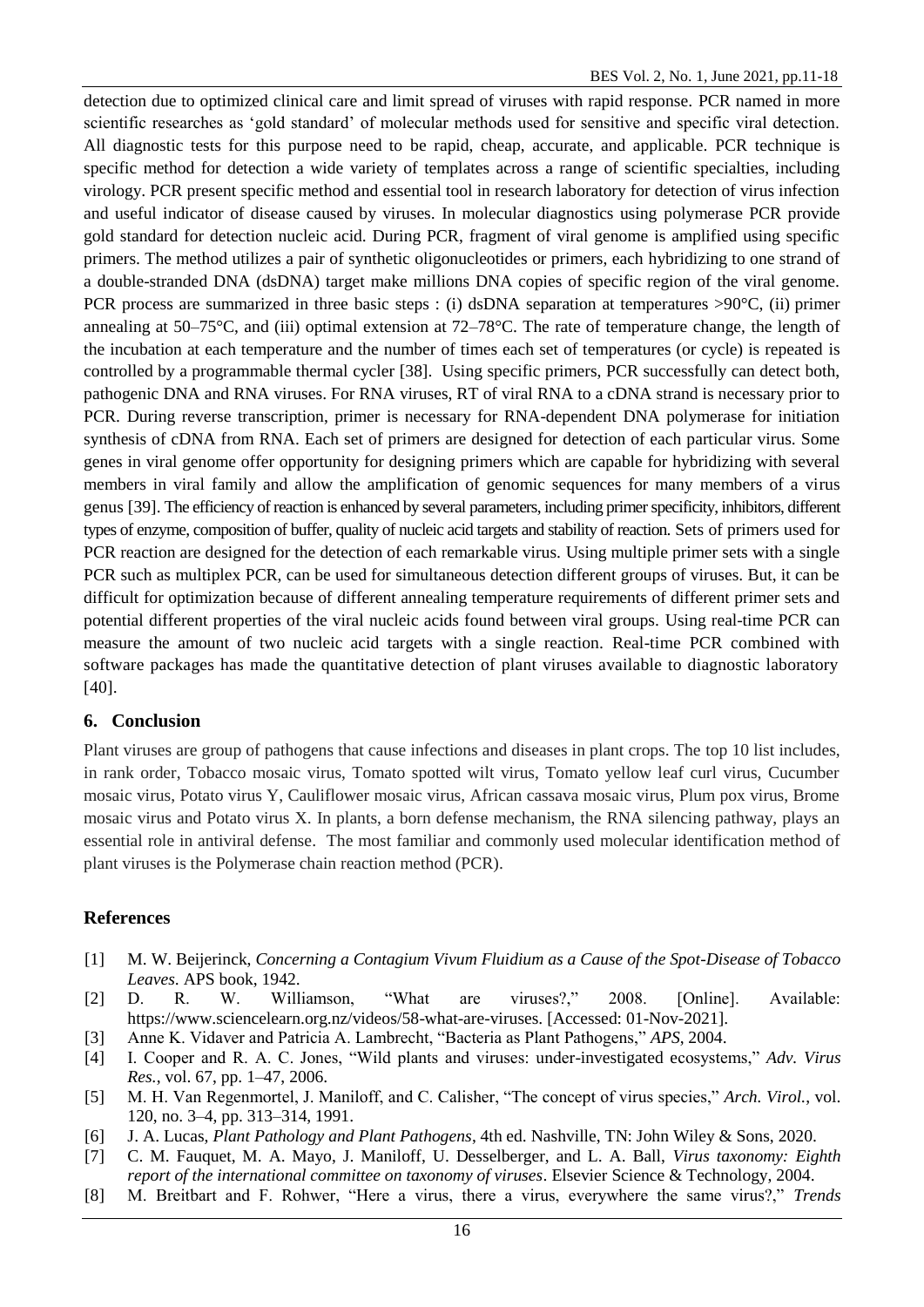*Microbiol.*, vol. 13, no. 6, pp. 278–284, 2005.

- [9] *The morphology of virus particles. Classification of viruses*. Elsevier Public Health Emergency Collection, 2014.
- [10] K. S. Sastry, "Plant virus and viroid diseases in the tropics, Volume 1: Introduction of plant viruses and sub-viral agents, classification, assessment of loss, transmission, and diagnosis." .
- [11] S. M. Gray and N. Banerjee, "Mechanisms of arthropod transmission of plant and animal viruses," *Microbiol. Mol. Biol. Rev.*, vol. 63, no. 1, pp. 128–148, 1999.
- [12] B. V. V. Prasad and M. F. Schmid, "Principles of virus structural organization," *Adv. Exp. Med. Biol.*, vol. 726, pp. 17–47, 2012.
- [13] E. Waigmann and M. Heinlein, *Viral Transport in Plants*. Berlin, Germany: Springer, 2007.
- [14] K. Hefferon, "Plant virus expression vector development: new perspectives," *Biomed Res. Int.*, vol. 2014, p. 785382, 2014.
- [15] S. S.-E.-A. Zaidi and S. Mansoor, "Viral vectors for plant genome engineering," *Front. Plant Sci.*, vol. 8, p. 539, 2017.
- [16] Y. Gleba, V. Klimyuk, and S. Marillonnet, "Viral vectors for the expression of proteins in plants," *Curr. Opin. Biotechnol.*, vol. 18, no. 2, pp. 134–141, 2007.
- [17] W. B. Cody and H. B. Scholthof, "Plant virus vectors 3.0: Transitioning into synthetic genomics," *Annu. Rev. Phytopathol.*, vol. 57, no. 1, pp. 211–230, 2019.
- [18] Y. Gleba, S. Marillonnet, and V. Klimyuk, "Engineering viral expression vectors for plants: the 'full virus' and the 'deconstructed virus' strategies," *Curr. Opin. Plant Biol.*, vol. 7, no. 2, pp. 182–188, 2004.
- [19] B. W. J. M. A. M. H. V. Van Regenmortel, *Encyclopedia of Virology*. Science direct, 2008.
- [20] K.-B. G. Scholthof *et al.*, "Top 10 plant viruses in molecular plant pathology: Top 10 plant viruses," *Mol. Plant Pathol.*, vol. 12, no. 9, pp. 938–954, 2011.
- [21] K. C. Holmes, "Flexibility in tobacco mosaic virus," *Ciba Found. Symp.*, vol. 93, pp. 116–138, 1983.
- [22] Sherwood, J. L., German, T. L., Moyer, and J.W. and D.E. Ullman. 2003. Tomato spotted wilt, "Tomato spotted wilt virus," *he Plant Health Instructor*, 2009.
- [23] W. G. Marchant, S. Gautam, S. F. Hutton, and R. Srinivasan, "Tomato yellow leaf curl virus-resistant and -susceptible tomato genotypes similarly impact the virus population genetics," *Front. Plant Sci.*, vol. 11, p. 599697, 2020.
- [24] Zitter, T. A., and A. J. F. Murphy, "Cucumber Mosaic Virus," *The Plant Health Instructor.*, 2009.
- [25] B. W. J. M. A. M. H. V. Van Regenmortel, *Encyclopedia of Virology*. Science Direct, 2008.
- [26] Y. Mao *et al.*, "Molecular evolutionary analysis of potato virus Y infecting potato based on the VPg gene," *Front. Microbiol.*, vol. 10, p. 1708, 2019.
- [27] A. Bak and J. B. Emerson, "Cauliflower mosaic virus (CaMV) biology, management, and relevance to GM plant detection for sustainable organic agriculture," *Front. Sustain. Food Syst.*, vol. 4, 2020.
- [28] C. M. F. Nawaz-ul-Rehman, "Emerging Geminiviruses," in *Encyclopedia of Virology (Third Edition)*, B. W. J. M. A. M. H. V. Van Regenmortel, Ed. Academic Press, 2008.
- [29] G. P. Lomonossoff, "Antigen Delivery Systems III: Use of Recombinant Plant Viruses," in *Mucosal Immunology (Third Edition)*, M. E. L. et Jiri Mestecky, Ed. Academic Press, 2005.
- [30] G. P. Lomonossoff, "Antigen Delivery Systems III: Use of Recombinant Plant Viruses," in *Mucosal Immunology (Third Edition)*, M. E. L. Jiri Mestecky, Ed. 2005.
- [31] P. A. X. Wang, "Brome Mosaic Virus," in *Encyclopedia of Virology (Third Edition)*, B. W. J. M. A. M. H. V. Van Regenmortel, Ed. 2008.
- [32] C. Lico, E. Benvenuto, and S. Baschieri, "The two-faced potato virus X: From plant pathogen to smart nanoparticle," *Front. Plant Sci.*, vol. 6, p. 1009, 2015.
- [33] H. Garcia-Ruiz, "When viruses infect plants," *Scientia (Bristol)*, vol. 2019, no. 123, pp. 40–43, 2019.
- [34] H. Garcia-Ruiz, M. T. G. Ruiz, S. M. G. Peralta, C. B. M. Gabriel, and K. El-Mounadi, "Mechanisms, applications, and perspectives of antiviral RNA silencing in plants," *Rev. Mex. Fitopatol.*, vol. 34, no. 3, 2016.
- [35] A. E. Martínez de Alba, E. Elvira-Matelot, and H. Vaucheret, "Gene silencing in plants: a diversity of pathways," *Biochim. Biophys. Acta*, vol. 1829, no. 12, pp. 1300–1308, 2013.
- [36] M.-B. Wang, C. Masuta, N. A. Smith, and H. Shimura, "RNA silencing and plant viral diseases," *Mol. Plant. Microbe. Interact.*, vol. 25, no. 10, pp. 1275–1285, 2012.
- [37] I. M. Artika, A. Wiyatno, and C. N. Ma'roef, "Pathogenic viruses: Molecular detection and characterization," *Infect. Genet. Evol.*, vol. 81, no. 104215, p. 104215, 2020.
- [38] K. B. Mullis and F. A. Faloona, "Specific synthesis of DNA in vitro via a polymerase-catalyzed chain